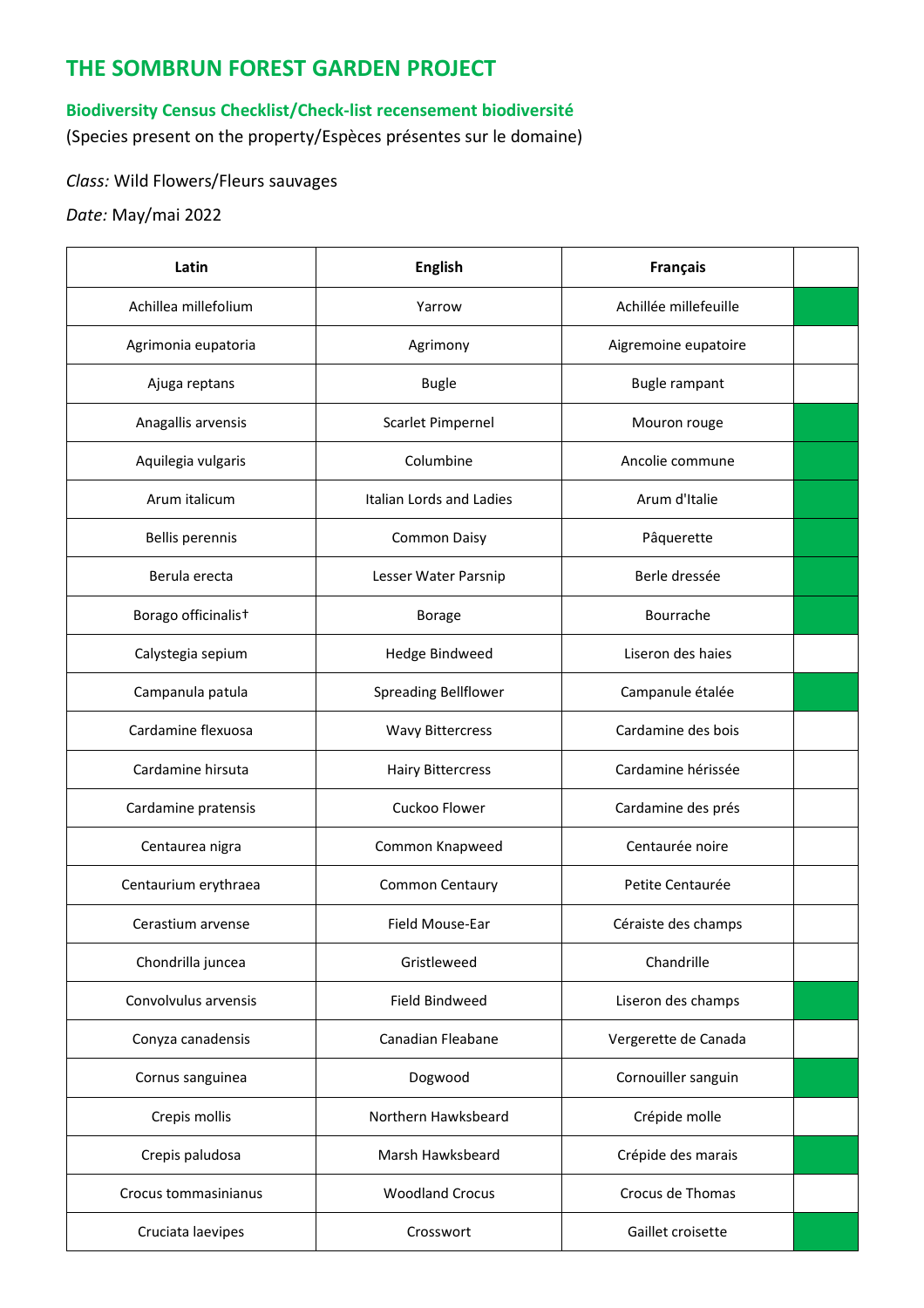| Cyclamen hederifolium | Ivy-Leaved Sowbread          | Cyclamen de Naples            |  |
|-----------------------|------------------------------|-------------------------------|--|
| Daucus carota         | <b>Wild Carrot</b>           | Carotte sauvage               |  |
| Dianthus armeria      | Deptford Pink                | Oeillet arméria               |  |
| Dipsacus fullonum     | Teasel                       | Cardère                       |  |
| Equisetum telmateia   | <b>Great Horsetail</b>       | Grande prêle                  |  |
| Erodium cicutarium    | Common Storksbill            | Bec-de-grue commun            |  |
| Euphorbia helioscopia | Sun Spurge                   | Euphorbe réveille-matin       |  |
| Euphorbia lathyris    | Caper spurge                 | Epurge                        |  |
| Fragaria vesca        | Wild Strawberry              | Fraisier des bois             |  |
| Fumaria officinalis   | Common Fumitory              | Fumeterre officinale          |  |
| Galium aparine        | Common Cleavers/Goosegrass   | Gaillet gratteron             |  |
| Galium verum          | Lady's Bedstraw              | Gaillet jaune                 |  |
| Geranium dissectum    | <b>Cut-Leaved Cranesbill</b> | Géranium à feuilles découpées |  |
| Geranium robertianum  | <b>Herb Robert</b>           | Géranium herbe à Robert       |  |
| Geum urbanum          | <b>Herb Bennet</b>           | Benoîte commune               |  |
| Glechoma hederacea    | Ground Ivy                   | Lierre terrestre              |  |
| Hedera heilx          | Ivy                          | Lierre                        |  |
| Hieracium umbellatum  | Leafy Hawkweed               | Epervière en ombelle          |  |
| Hypericum calycinum   | Rose of Sharon               | Millepertuis à grandes fleurs |  |
| Hypericum perforatum  | St. John's Wort              | Millepertuis                  |  |
| Hypochaeris radicata  | Common Catsear               | Porcelle enracinée            |  |
| Lactuca saligna       | Least Lettuce                | Laitue à feuille de saule     |  |
| Lamium purpureum      | <b>Red Deadnettle</b>        | Lamier pourpre                |  |
| Lapsana communis      | Nipplewort                   | Lapsane commune               |  |
| Lathyrus pratensis    | <b>Meadow Vetchling</b>      | Gesse des prés                |  |
| Leontodon hispidus    | Rough Hawkbit                | Liondent hispide              |  |
| Leontodon saxatilis*  | Lesser Hawkbit               | Leondent à tige nue           |  |
| Lepidum campestre     | Field Pepperwort             | Passerage des champs          |  |
| Leucanthemum vulgare  | Ox-Eye Daisy                 | Marguerite                    |  |
| Linum bienne          | Pale Flax                    | Lin bisannuel                 |  |
| Lonicera periclyminum | Honeysuckle                  | Chèvrefeuille des bois        |  |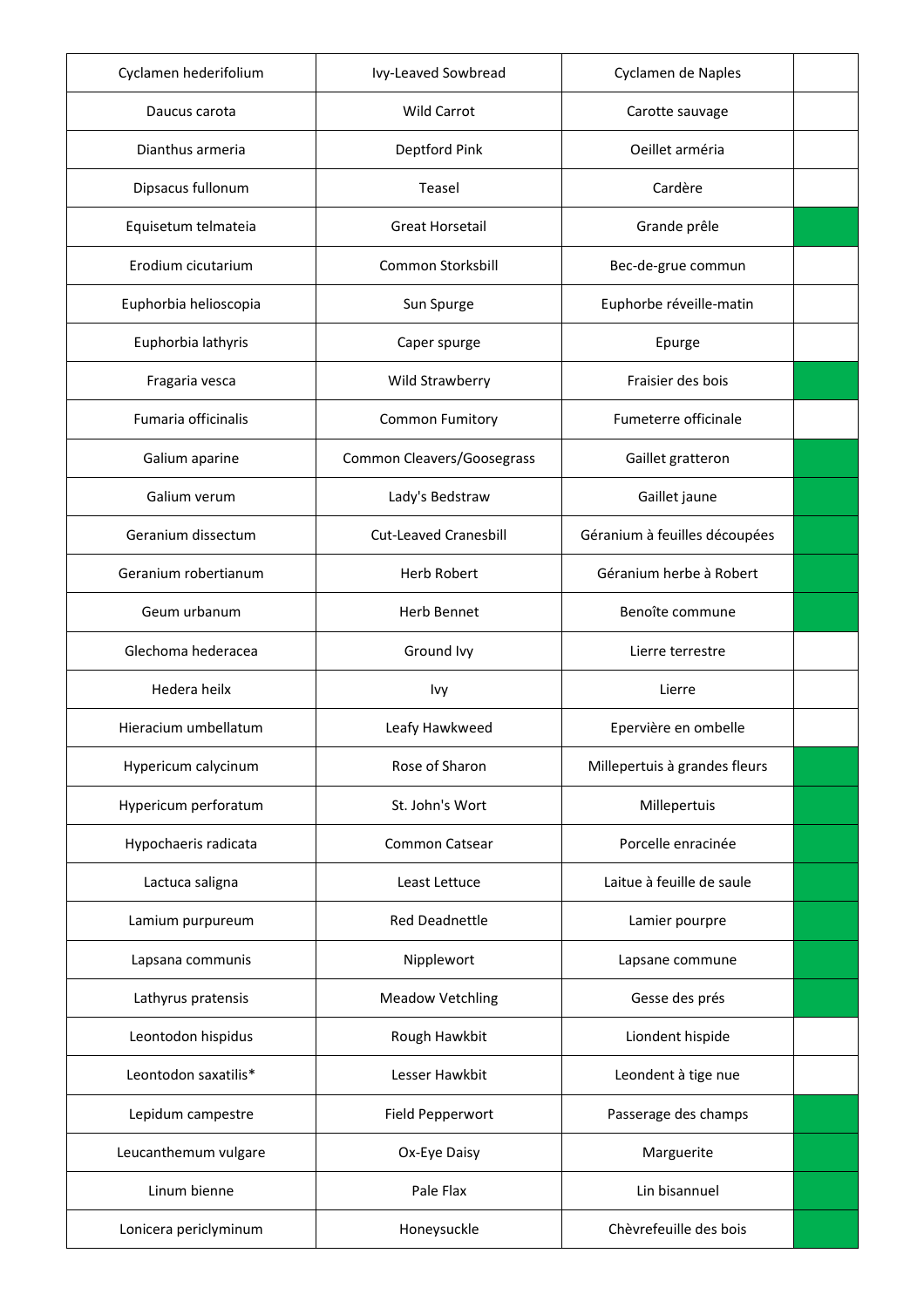| Lotus corniculatus        | <b>Bird's Foot Trefoil</b> | Lotier corniculé          |  |
|---------------------------|----------------------------|---------------------------|--|
| Lotus subbiflorus         | Hairy Bird's Foot Trefoil  | Lotier hispide            |  |
| Lychnis flos-cuculi       | Ragged Robin               | Lychnis fleur-de-coucou   |  |
| Lythrum salicaria         | Purple Loosestrife         | Salicaire                 |  |
| Malva sylvestris          | <b>Common Mallow</b>       | Mauve sylvestre           |  |
| Medicago arabica          | <b>Spotted Medick</b>      | Luzerne d'Arabie          |  |
| Medicago lupulina         | <b>Black Medick</b>        | Minette                   |  |
| Mentha longifolia         | Horsemint                  | Menthe à longues feuilles |  |
| Mentha suaveolens         | Round-leaved Mint          | Menthe à feuilles rondes  |  |
| Muscari neglectum         | Grape Hyacinth             | Muscari à grappe          |  |
| Narcissus pseudonarcissus | Daffodil                   | Jonquille                 |  |
| Orchis coriophora         | <b>Bug Orchid</b>          | Orchis punaise            |  |
| Orchis morio              | Green Winged Orchid        | Orchis bouffon            |  |
| Oxalis articulata         | Pink-Sorrel                | Oxalis articulé           |  |
| Oxalis corniculata        | <b>Yellow Oxalis</b>       | Oxalis corniculé          |  |
| Papaver rhoeas            | Common Poppy               | Coquelicot                |  |
| Persicaria maculosa       | Redshank                   | Renouée persicaire        |  |
| Picris echioides          | <b>Bristly Oxtongue</b>    | Picride vipérine          |  |
| Picris hieracioides*      | Hawkweed Oxtongue          | Picris fausse épervière   |  |
| Pilosella officinarum     | Mouse-Ear Hawkweed         | Piloselle                 |  |
| Pimpinella saxifraga      | <b>Burnet Saxifrage</b>    | Petit boucage             |  |
| Plantago lanceolata       | <b>Ribwort Plantain</b>    | Plantain lancéolé         |  |
| Polygala vulgaris         | Common Milkwort            | Polygala commun           |  |
| Potentilla anserina       | Silverweed                 | Potentille ansérine       |  |
| Potentilla erecta         | Tormentil                  | Potentille tormentille    |  |
| Potentilla reptans        | Creeping Cinquefoil        | Potentille rampante       |  |
| Prunella vulgaris         | Self-Heal                  | Brunelle commune          |  |
| Pulmonaria officinalis    | Lungwort                   | Pulmonaire officinale     |  |
| Ranunculus acris          | <b>Meadow Buttercup</b>    | Bouton-d'or               |  |
| Ranunculus bulbosus       | <b>Bulbous Buttercup</b>   | Renoncule bulbeuse        |  |
| Ranunculus ficaria        | Lesser Celandine           | Renoncule ficaire         |  |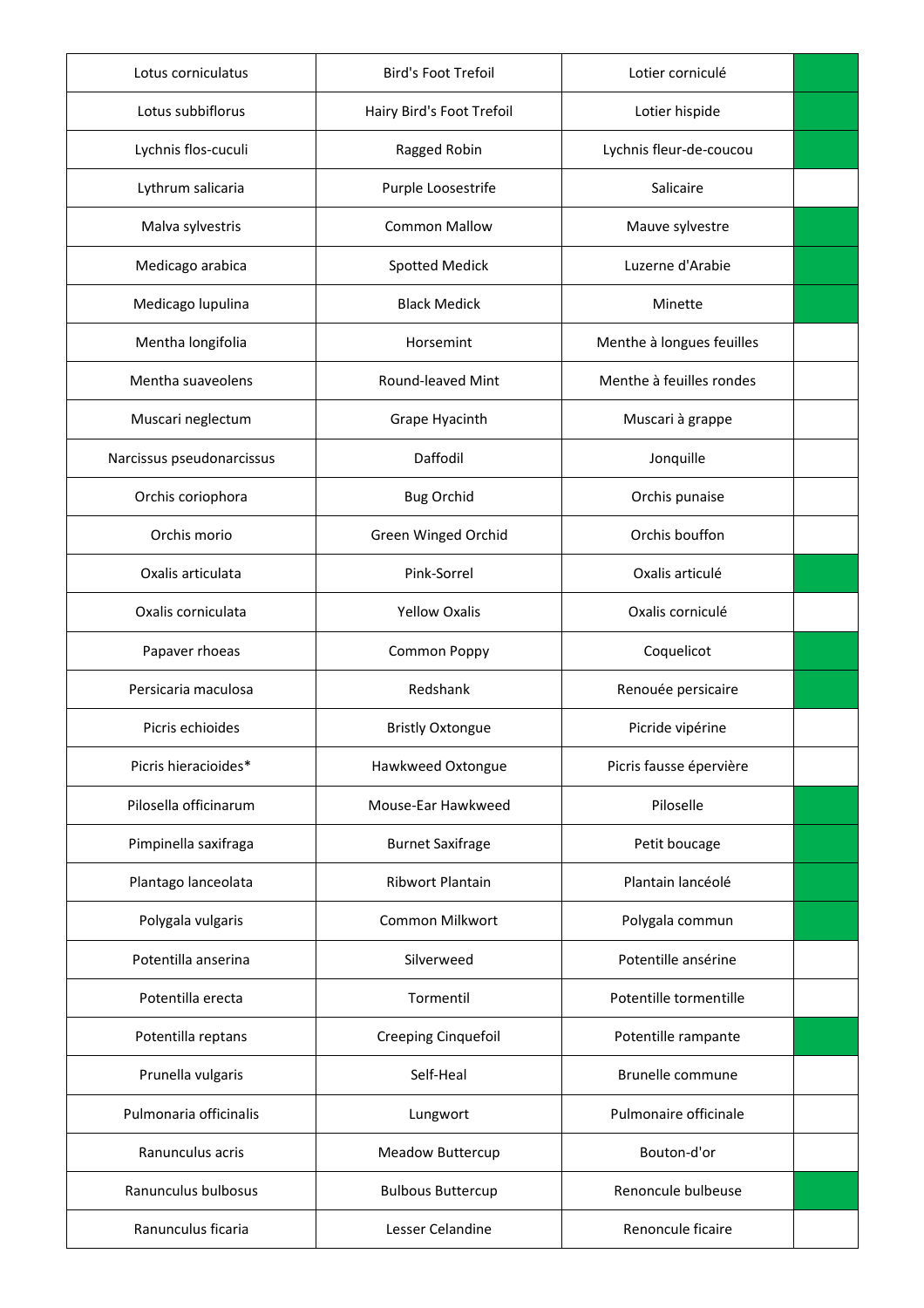| Ranunculus repens     | Creeping Buttercup           | Renoncule rampante      |  |
|-----------------------|------------------------------|-------------------------|--|
| Rhinanthus minor      | <b>Yellow Rattle</b>         | Rhinanthe mineur        |  |
| Rosa arvensis         | <b>Field Rose</b>            | Rosier des champs       |  |
| Rosa canina           | Dog Rose                     | Eglantier des chiens    |  |
| Rubus fruticosus      | <b>Bramble</b>               | Ronce des bois          |  |
| Rubus ulmifolius      | Elm-Leaf Bramble             | Ronce à feuilles d'orme |  |
| Rumex acetosa         | Common Sorrel                | Oseille commune         |  |
| Rumex obtusifolius    | <b>Broad-Leaved Dock</b>     | Grande oseille          |  |
| Ruscus aculeatus      | Butcher's Broom              | Fragon piquant          |  |
| Senecio jacobaea      | Common Ragwort               | Séneçon jacobée         |  |
| Senecio vulgaris      | Groundsel                    | Séneçon commun          |  |
| Sium latifolium       | <b>Greater Water Parsnip</b> | Berle à larges feuilles |  |
| Sonchus arvensis      | Perennial Sow-Thistle        | Laiteron des champs     |  |
| Sonchus oleraceus     | Smooth Sow Thistle           | Laiteron commun         |  |
| Sonchus palustris     | Marsh Sow-Thistle            | Laiteron des marais     |  |
| Stachys officinalis   | Betony                       | Bétoine                 |  |
| Stellaria graminea    | Lesser Stitchwort            | Stellaire graminée      |  |
| Stellaria holostea    | <b>Greater Stitchwort</b>    | Stellaire holostée      |  |
| Stellaria media       | Chickweed                    | Mouron des oiseaux      |  |
| Stellaria palustris   | Marsh Stitchwort             | Stellaire des marais    |  |
| Stellaria uliginosa   | <b>Bog Stitchwort</b>        | Stellaire des sources   |  |
| Symphytum officinale+ | Comfrey                      | Consoude                |  |
| Taraxacum officinale  | Dandelion                    | Pissenlit               |  |
| Teucrium scorodonia   | Wood Sage                    | Germandrée scorodoine   |  |
| Torilis arvensis      | Common Hedge Parsley         | Torilis des champs      |  |
| Trifolium pratense    | <b>Red Clover</b>            | Trèfle des prés         |  |
| Trifolium repens      | White Clover                 | Trèfle rampant          |  |
| Urtica dioica         | Nettle                       | Ortie                   |  |
| Valerianella locusta  | Cornsalad                    | Mâche                   |  |
| Verbena officinalis   | Vervain                      | Verveine officinale     |  |
| Veronica agrestis     | Green Field Speedwell        | Véronique agreste       |  |